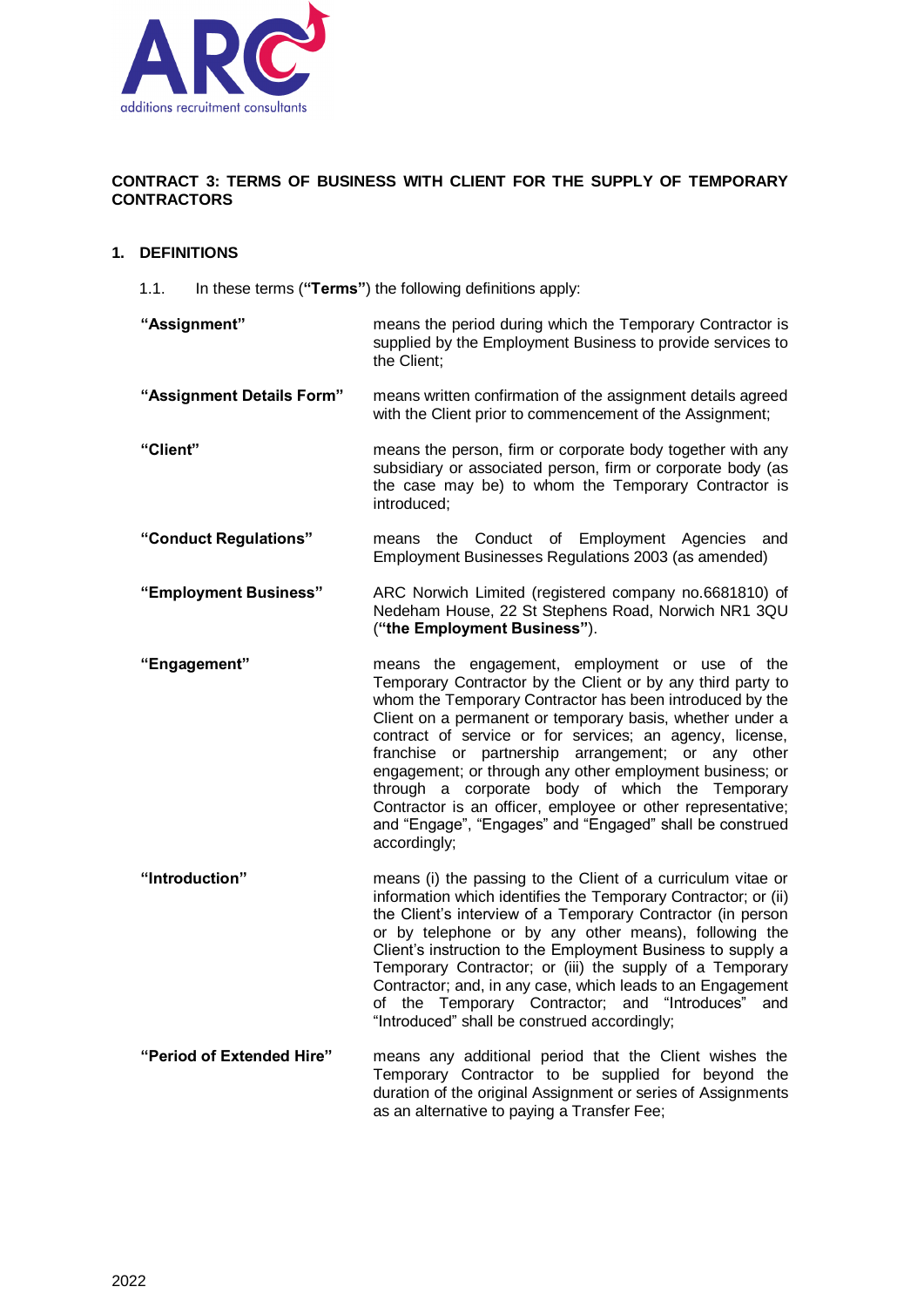

- **"Relevant Period"** means (a) the period of 8 weeks commencing on the day after the last day on which the Temporary Contractor worked for the Client having been supplied by the Employment Business; or (b) the period of 14 weeks commencing on the first day on which the Temporary Contractor worked for the Client having been supplied by the Employment Business or 14 weeks from the first day of the most recent Assignment where there has been a break of more than 6 weeks (42 days) since any previous assignment;
- **"Remuneration"** includes gross base salary or fees, guaranteed and/or anticipated bonus and commission earnings, allowances, inducement payments, the benefit of a company car and all other payments and taxable (and, where applicable, nontaxable) emoluments payable to or receivable by the Temporary Contractor for services provided to or on behalf of the Client or any third party.
- "**Temporary Contractor**" means the limited company contractor who is introduced by the Employment Business to provide services to the Client;
- **"Transfer Fee"** means the fee payable in accordance with clause 8 and Regulation 10 of the Conduct Regulations;
- **"Vulnerable Person"** means any person who by reason of age, infirmity, illness, disability or any other circumstance is in need of care or attention, and includes any person under the age of eighteen.
- 1.2. Unless the context otherwise requires, references to the singular include the plural and references to the masculine include the feminine and vice versa.
- 1.3. The headings contained in these Terms are for convenience only and do not affect their interpretation.

# **2. THE CONTRACT**

- 2.1. These Terms together with the attached Schedule and any applicable Assignment Details Form (**"Terms"**) constitute the contract between the Employment Business and the Client for the supply of the Temporary Contractor's services by the Employment Business to the Client and are deemed to be accepted by the Client by virtue of its request for, interview with or Engagement of the Temporary Contractor, or the passing of any information by the Client about a Temporary Contractor to any third party following an Introduction.
- 2.2. These Terms contain the entire agreement between the parties and unless otherwise agreed in writing by a Director of the Employment Business, these Terms prevail over any terms of business or purchase conditions (or similar) put forward by the Client.
- 2.3. Subject to Clause 6.2 no variation or alteration to these Terms shall be valid unless the details of such variation are agreed between a Director of the Employment Business and the Client and are set out in writing and a copy of the varied Terms is given to the Client stating the date on or after which such varied Terms shall apply.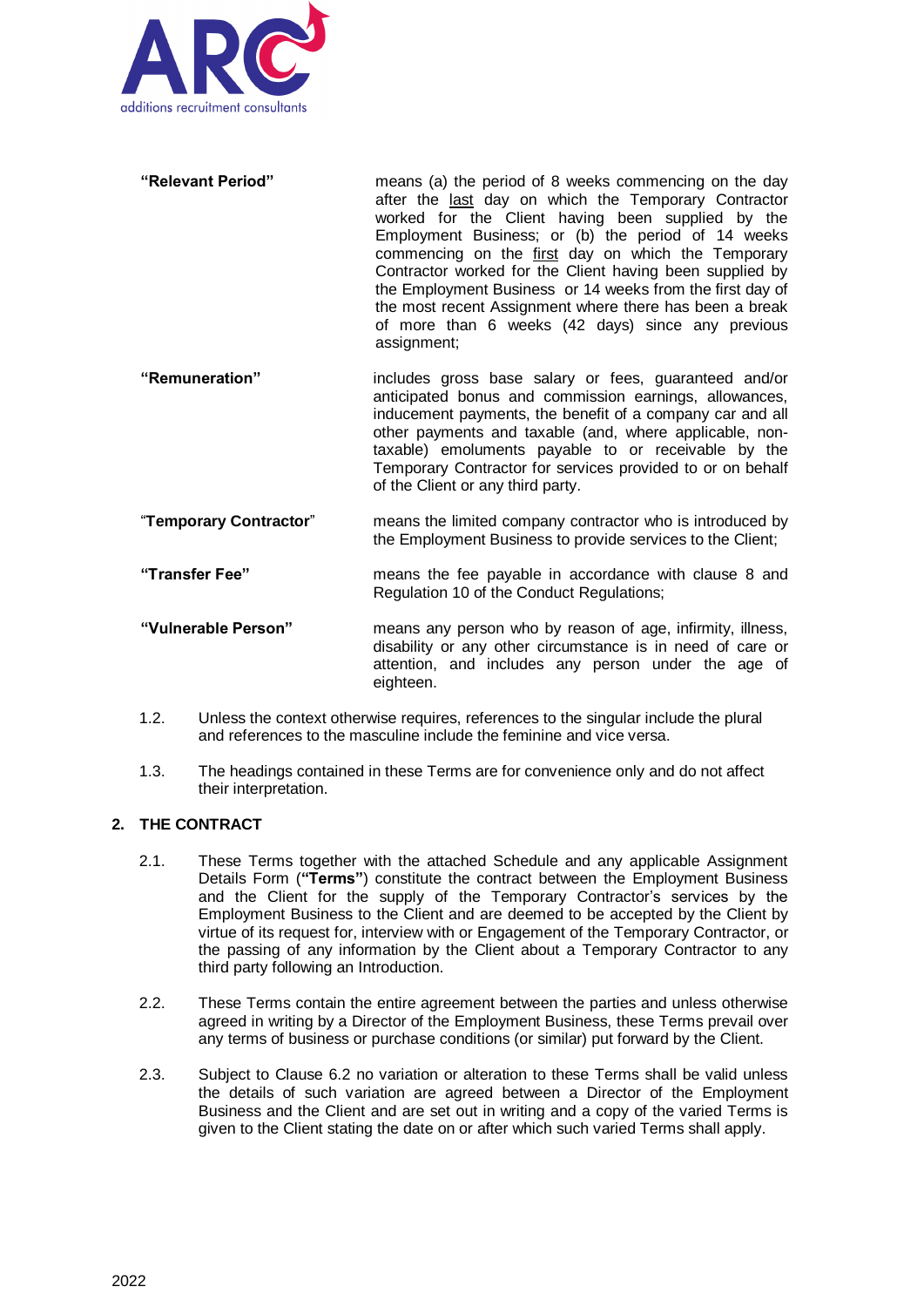

- 2.4. The Employment Business shall act as an employment business (as defined in Section 13(3) of the Employment Agencies Act 1973) when Introducing Temporary Contractors for Assignments with the Client .
	- 2.5 During an Assignment the Temporary Contractor will be engaged on a contract for services by the Employment Business Neither the Employment Business or the Client will, or seek any right to, supervise, direct or control the manner in which the Temporary Contractor, or any individual utilised by the Temporary Contractor, provides the services.
	- 2.6 As an independent business a Temporary Contractor may utilise such persons as is necessary in the performance of the Services and make substitutions thereof, provided always that any such persons are suitably qualified, skilled and experienced to provide the services.

## **3. CLIENT OBLIGATIONS**

- 3.1. To enable the Employment Business to comply with its obligations under the Conduct Regulations the Client undertakes to provide to the Employment Business details of the position which the Client seeks to fill, including the following:
	- 3.1.1. the type of work that the Temporary Contractor would be required to do;
	- 3.1.2. the location and hours of work;
	- 3.1.3. the experience, training, qualifications and any authorisation which the Client considers necessary or which are required by law or any professional body for the Temporary Contractor to possess in order to work in the position;
	- 3.1.4. any risks to health or safety known to the Client and what steps the Client has taken to prevent or control such risks;
	- 3.1.5. the date the Client requires the Temporary Contractor to commence the Assignment;
	- 3.1.6. the duration or likely duration of the Assignment;
	- 3.1.7. the minimum rate of pay, expenses and any other benefits that would be offered.
- 3.2. The Client will assist the Employment Business in complying with the Employment Business' duties under the Working Time Regulations 1998 (as amended) by supplying any relevant information about the Assignment requested by the Employment Business and the Client will not do anything to cause the Employment Business to be in breach of its obligations under these Regulations. If the Client requires the services of a Temporary Contractor for more than 48 hours in any week during the course of an Assignment, the Client must notify the Employment Business of this requirement before the commencement of the Assignment or at the very latest, where this is not reasonably practicable, before the commencement of the week in which the Client requires the Temporary Contractor to work in excess of 48 hours.

## **4. INFORMATION TO BE PROVIDED**

4.1. When Introducing a Temporary Contractor to the Client the Employment Business shall inform the Client: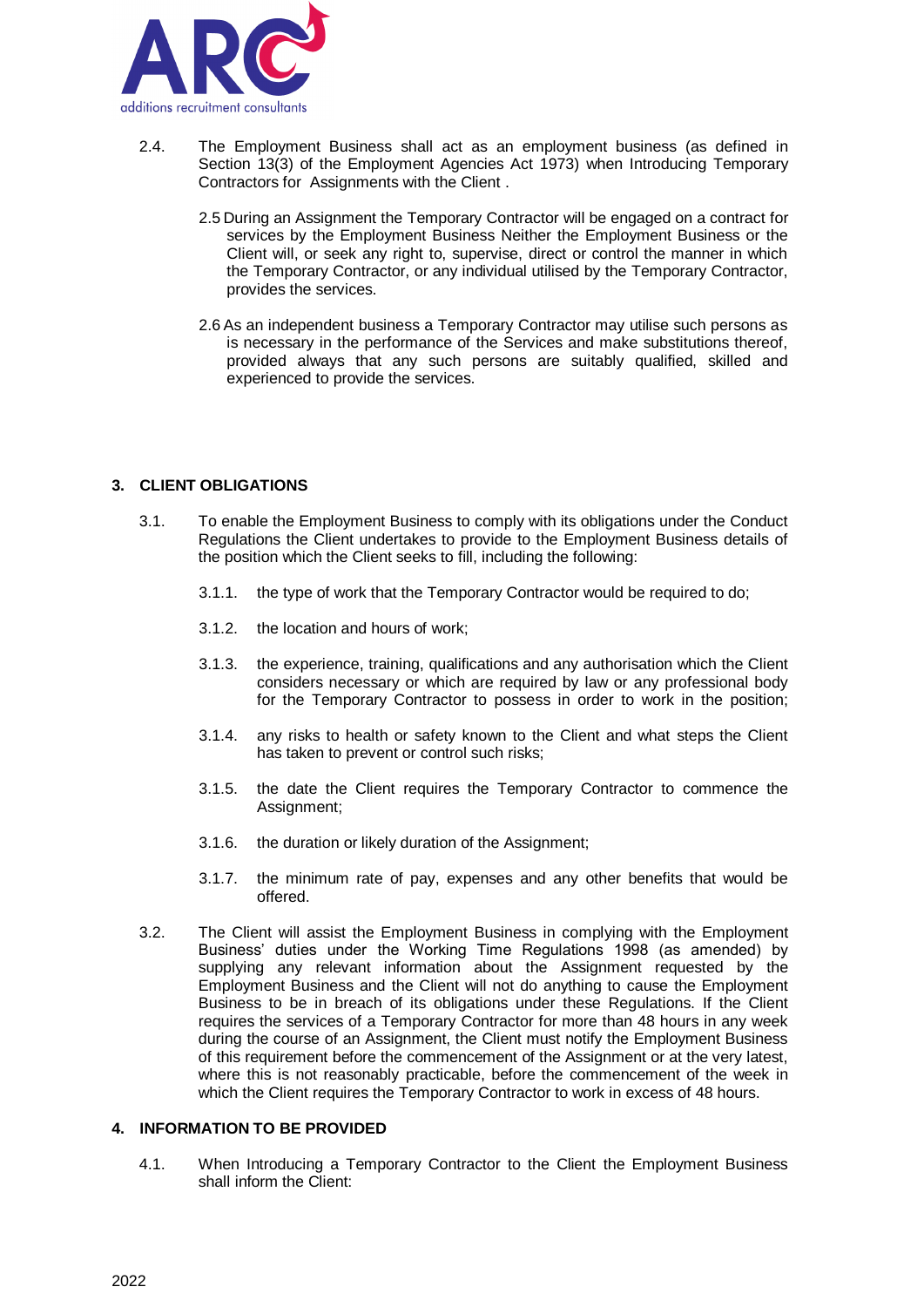

- 4.1.1. of the identity of the Temporary Contractor;
- 4.1.2. that the Temporary Contractor has the necessary or required experience, training, qualifications and any authorisation required by law or a professional body to work in the Assignment;
- 4.1.3. whether the Temporary Contractor will be employed by the Employment Business under a contract of service or apprenticeship or a contract for services;
- 4.1.4. that the Temporary Contractor is willing to work in the Assignment; and
- 4.1.5. the hourly charges of the Employment Business.
- 4.2. Where such information is not given in paper form or by electronic means it shall be confirmed by such means by the end of the third business day (excluding Saturday, Sunday and any Public or Bank Holiday) following, save where the Temporary Contractor is Introduced for an Assignment in the same position as one in which the Temporary Contractor had previously been supplied within the previous 5 business days and such information has already been given to the Client, unless the Client requests that the information be resubmitted.

### **5. TIMESHEETS**

- 5.1. At the end of each week of an Assignment (or at the end of the Assignment where it is for a period of 1 week or less) the Client shall sign the Employment Business' timesheet verifying the number of hours worked by the Temporary Contractor during that week.
- 5.2. Signature of the timesheet by the Client is confirmation of the number of hours worked. If the Client is unable to sign a timesheet produced for authentication by the Temporary Contractor because the Client disputes the hours claimed, the Client shall inform the Employment Business as soon as is reasonably practicable and shall cooperate fully and in a timely fashion with the Employment Business to enable the Employment Business to establish what hours, if any, were worked by the Temporary Contractor. **Failure to sign the timesheet does not absolve the Client of its obligation to pay the charges in respect of the hours worked.**
- 5.3. The Client shall not be entitled to decline to sign a timesheet on the basis that it is dissatisfied with the work performed by the Temporary Contractor. In the event that the Client is dissatisfied with the Temporary Contractor the provisions of clause 10.1 below shall apply.

## **6. CHARGES**

- 6.1. The Client agrees to pay such hourly charges of the Employment Business as notified to and agreed with the Client. The hourly charges are calculated according to the number of hours worked by the Temporary Contractor (to the nearest quarter hour) and comprise the following:
	- 6.1.1. the Temporary Contractor's hourly rate of pay;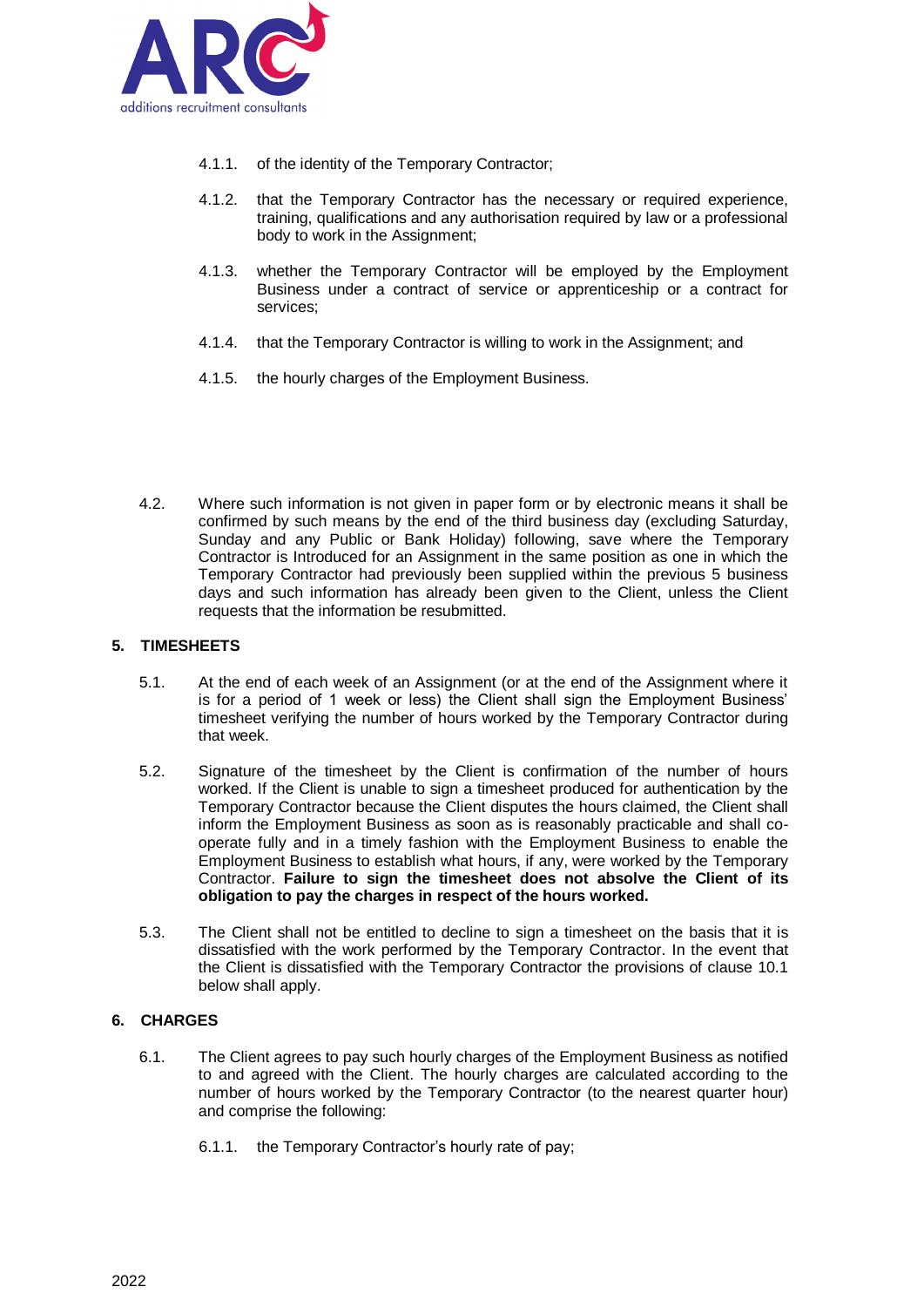

- 6.1.2. an amount equal to any statutory leave to which the Temporary Contractor is entitled and which is accrued during the course of an Assignment;
- 6.1.3. employer's National Insurance contributions;
- 6.1.4. any travel, hotel or other expenses as may have been agreed with the Client or, if there is no such agreement, such expenses as are reasonable; and
- 6.1.5. the Employment Business' commission, which is calculated as a percentage of the Temporary Contractor's hourly rate.
- 6.2. The Employment Business reserves the right to vary the hourly charges agreed with the Client, by giving written notice to the Client, in order to comply with any additional liability imposed by statute or other legal requirement or entitlement.
- 6.3. The charges are invoiced to the Client on a weekly basis and are payable within 30 days of date of invoice once credit checks have been completed. VAT is payable at the applicable rate on the entirety of these charges.
- 6.4. The Employment Business reserves the right to charge interest under the Late Payment of Commercial Debts (Interest) Act 1998 on invoiced amounts unpaid by the due date at the rate of 8% per annum above the base rate from time to time of the Bank of England from the due date until the date of payment.
- 6.5. No refunds are payable in respect of the charges of the Employment Business.
- 6.6. The Client's obligations under this clause 6 shall be performed without any right of the Client to invoke set-off, deductions, withholdings or other similar rights.

#### **7. PAYMENT OF THE TEMPORARY CONTRACTOR**

The Employment Business assumes responsibility for paying the Temporary Contractor and where appropriate, for the deduction and payment of National Insurance Contributions and PAYE Income Tax applicable to the Temporary Contractor pursuant to sections 44-47 of the Income Tax (Earnings and Pensions) Act 2003.

#### **8. TRANSFER FEES**

- 8.1. The Client shall be liable to pay a Transfer Fee if the Client Engages a Temporary Contractor Introduced by the Employment Business, either directly or through another employment business, or introduces the Temporary Contractor to a third party and such introduction results in an Engagement of the Temporary Contractor by the third party and:
	- 8.1.1. where the Temporary Contractor has been supplied by the Employment Business, such Engagement takes place during the Assignment or within the Relevant Period; or
	- 8.1.2. where the Temporary Contractor has not been supplied, such Engagement takes place within 6 months from the date of the Introduction to the Client.

The Transfer Fee will be calculated in accordance with the Schedule.

8.2. If the Client wishes to Engage the Temporary Contractor either directly or through another employment business, without liability to pay a Transfer Fee the Client may, on giving thirteen week's written notice to the Employment Business, engage the Temporary Contractor for the Period of Extended Hire specified in the Schedule.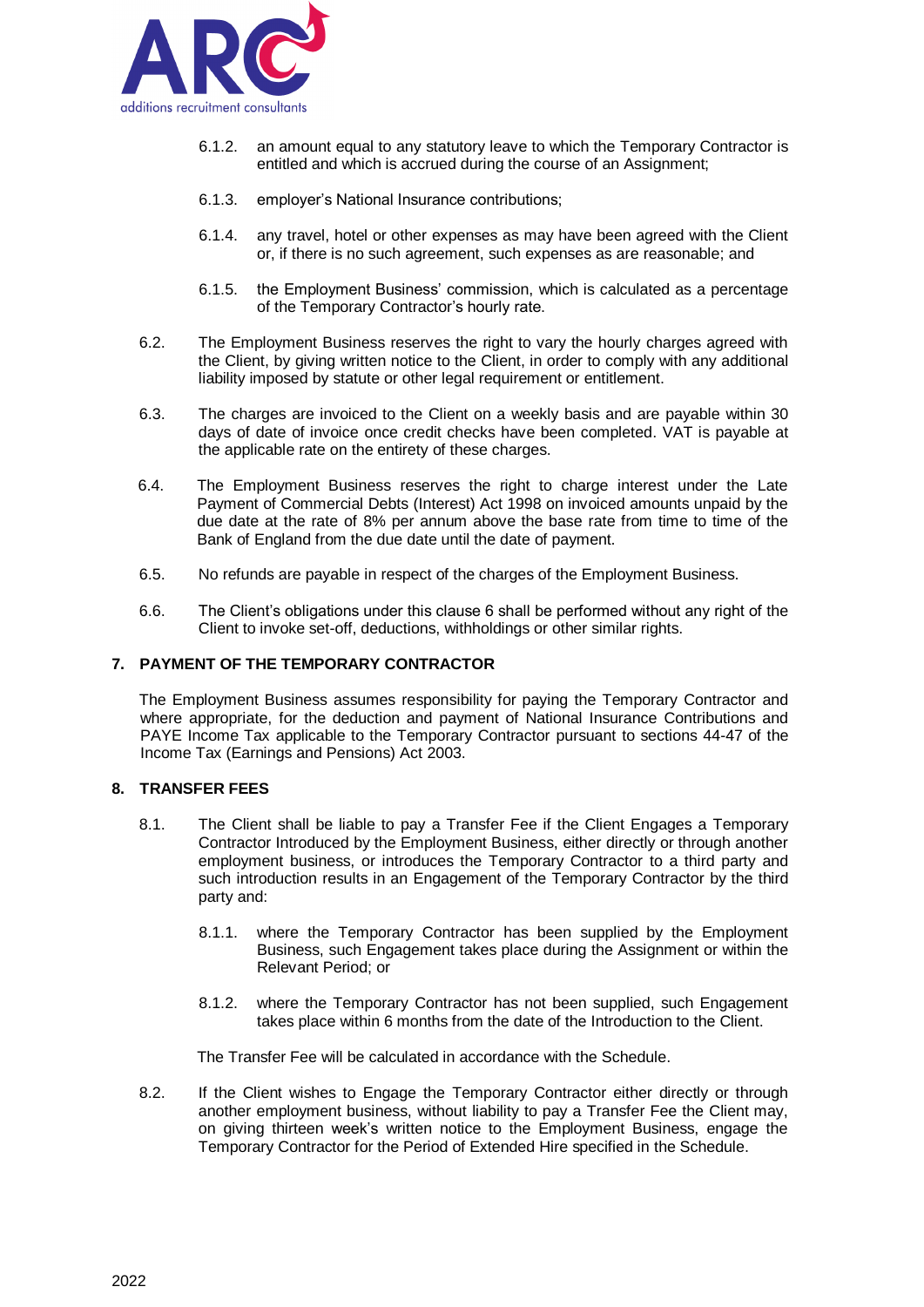

- 8.3. During such Period of Extended Hire the Employment Business shall supply the Temporary Contractor on the same terms on which s/he has or would have been supplied during the Assignment and in any case on terms no less favourable than those terms which applied immediately before the Employment Business received the notice in clause 8.2; and the Client shall continue to pay the charges set out in clause 6. If the Employment Business is unable to supply the Temporary Contractor for any reason outside its control for the whole or any part of the Period of Extended Hire; or the Client does not wish to hire the Temporary Contractor on the same terms as the Assignment; but the Temporary Contractor is Engaged by the Client, the Client shall pay the Transfer Fee, reduced pro-rata to reflect any charges paid by the Client during any part of the Period of Extended Hire worked by the Temporary Contractor before being Engaged by the Client. If the Client fails to give notice of their intention to Engage the Temporary Contractor before the Engagement commences, the parties agree that the Transfer Fee shall be due in full.
- 8.4. Where prior to the commencement of the Engagement the Employment Business and the Client agree that the Engagement will be on the basis of a fixed term of less than 12 months, the Employment Business may, in its absolute discretion, reduce the Transfer Fee as calculated in accordance with the Schedule pro-rata. Such reduction is subject to the Client Engaging the Temporary Contractor for the agreed fixed term. Should the Client extend the Temporary Contractor's Engagement or re-Engage the Temporary Contractor within 12 months from the commencement of the initial Engagement the Employment Business reserves the right to recover the balance of the Transfer Fee.
- 8.5. No refund of the Transfer Fee will be paid in the event that the Engagement by the Client, either directly or through another employment business, or by a third party, terminates or terminates before the end of the fixed term referred to in Clause 8.4.
- 8.6. VAT is payable in addition to any fee due.

#### **9. SUITABILITY CHECKS AND INFORMATION TO BE PROVIDED IN SPECIAL SITUATIONS**

- 9.1. Where the Temporary Contractor is required by law, or any professional body to have any qualifications or authorisations to work on the Assignment or the Assignment involves working with, caring for or attending one or more Vulnerable Persons the Employment Business will take all reasonably practicable steps to obtain and offer to provide copies to the Client of:
	- 9.1.1. any relevant qualifications or authorisations of the Temporary Contractor; and
	- 9.1.2. two references from persons who are not relatives of the Temporary Contractor and who have agreed that the references they provide may be disclosed to the Client;

and such other reasonably practicable steps as are required to confirm that the Temporary Contractor is suitable for the Assignment. If the Employment Business has taken all reasonably practicable steps to obtain the information above and has been unable to do so fully it shall inform the Client of the steps it has taken to obtain this information in any event.

9.2. The Client shall advise the Employment Business at the time of instructing the Employment Business to supply a Temporary Contractor, or if it is not reasonably practicable, at the very latest, prior to the commencement of the Assignment, whether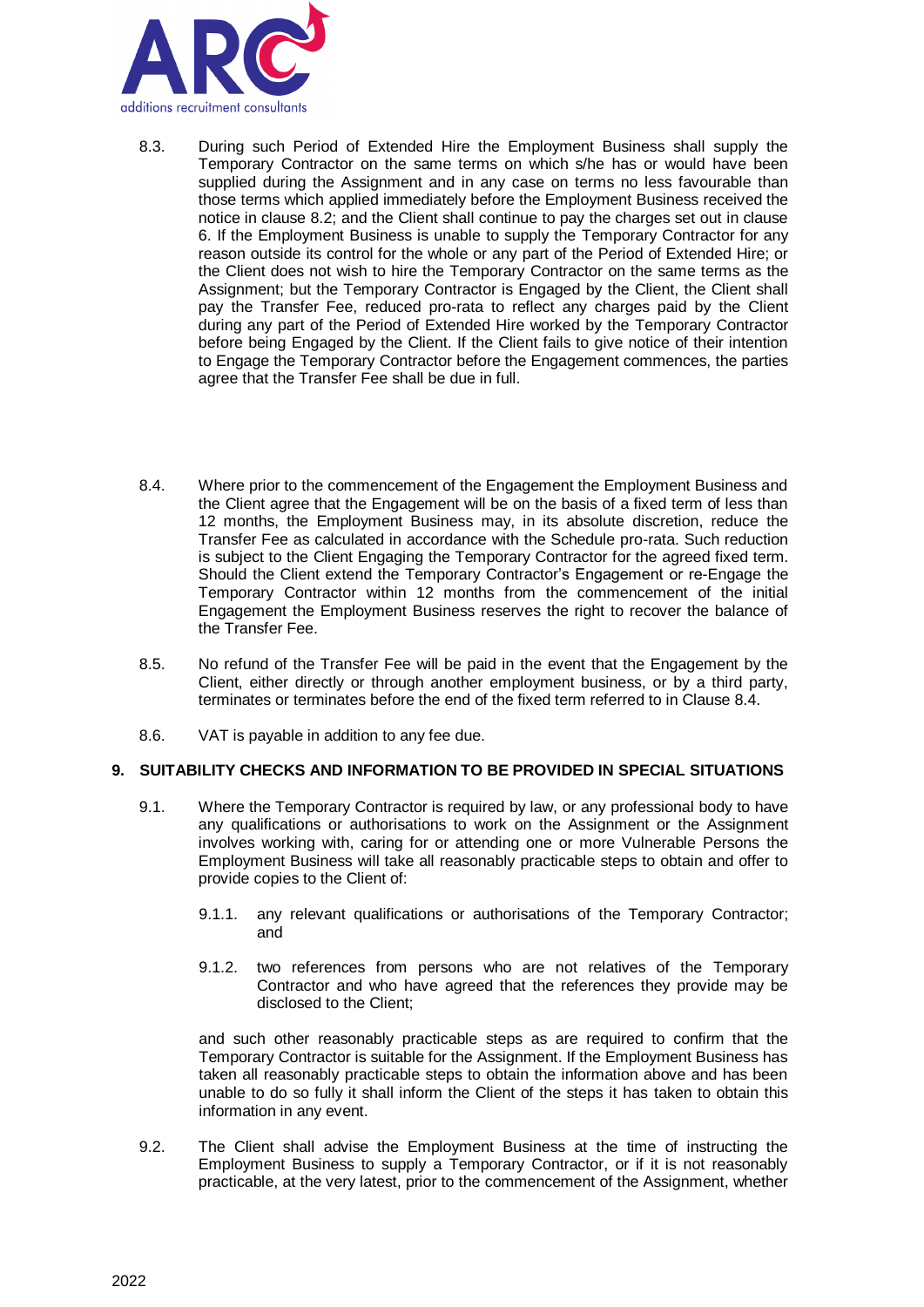

during the course of the Assignment, the Temporary Contractor will be required to work with, care for or attend one or more Vulnerable Persons or engage in activity or otherwise be working in a position covered by the Safeguarding Vulnerable Groups Act 2006 for equivalent legislation in Scotland or Northern Ireland]

- 9.3. The Client shall assist the Employment Business by providing any information required to allow the Employment Business to comply with its statutory obligations under the Safeguarding Vulnerable Groups Act 2006 and to allow the Employment Business to select a suitable Temporary Contractor for the Assignment.
- 9.4. In particular in the event that the Client removes a Temporary Contractor from an Assignment in circumstances which would require the Employment Business to provide information to the Independent Safeguarding Authority [or equivalent authority] under the Safeguarding Vulnerable Groups Act 2006 [or equivalent legislation in Scotland or Northern Ireland], the Client will provide sufficient information to the Employment Business to allow it to discharge its statutory obligations.

## **10. UNSUITABILITY OF THE TEMPORARY CONTRACTOR**

- 10.1. . If the Client reasonably considers that the services of the Temporary Contractor are unsatisfactory, the Client may terminate the Assignment either by instructing the Temporary Contractor to leave the Assignment immediately, or by directing the Employment Business to remove the Temporary Contractor. The Employment Business may, in its absolute discretion, in such circumstances, reduce or cancel the charges for the time worked by that Temporary Contractor, provided that the Client has notified the Employment Business immediately that they have asked the Temporary Contractor to leave the Assignment or the Assignment terminates:
	- 10.1.1. within 4 hours of the Temporary Contractor commencing the Assignment where the Assignment is for more than 7 hours; or
	- 10.1.2. within 2 hours for Assignments of 7 hours or less;

and provided that notification of the unsuitability of the Temporary Contractor is confirmed in writing to the Employment Business within 48 hours of the termination of the Assignment.

- 10.2. The Employment Business shall notify the Client immediately if it receives or otherwise obtains information which gives the Employment Business reasonable grounds to believe that a Temporary Contractor supplied to the Client is unsuitable for the Assignment and shall be entitled to terminate the Assignment forthwith without prior notice and without liability. Notwithstanding, the Client shall remain liable for all such hourly charges incurred prior to the termination of the Assignment.
- 10.3. The Client shall notify the Employment Business immediately and without delay and in any event within 2 hours if the Temporary Contractor fails to attend work or has notified the Client that they are unable to attend work for any reason.

#### **11. TERMINATION OF THE ASSIGNMENT**

Any of the Client, the Employment Business or the Temporary Contractor may terminate an Assignment at any time without prior notice and without liability (except in the case of termination by the Client, who shall be liable for any charges due under clause 6 above).

## **12. CONFIDENTIALITY AND DATA PROTECTION**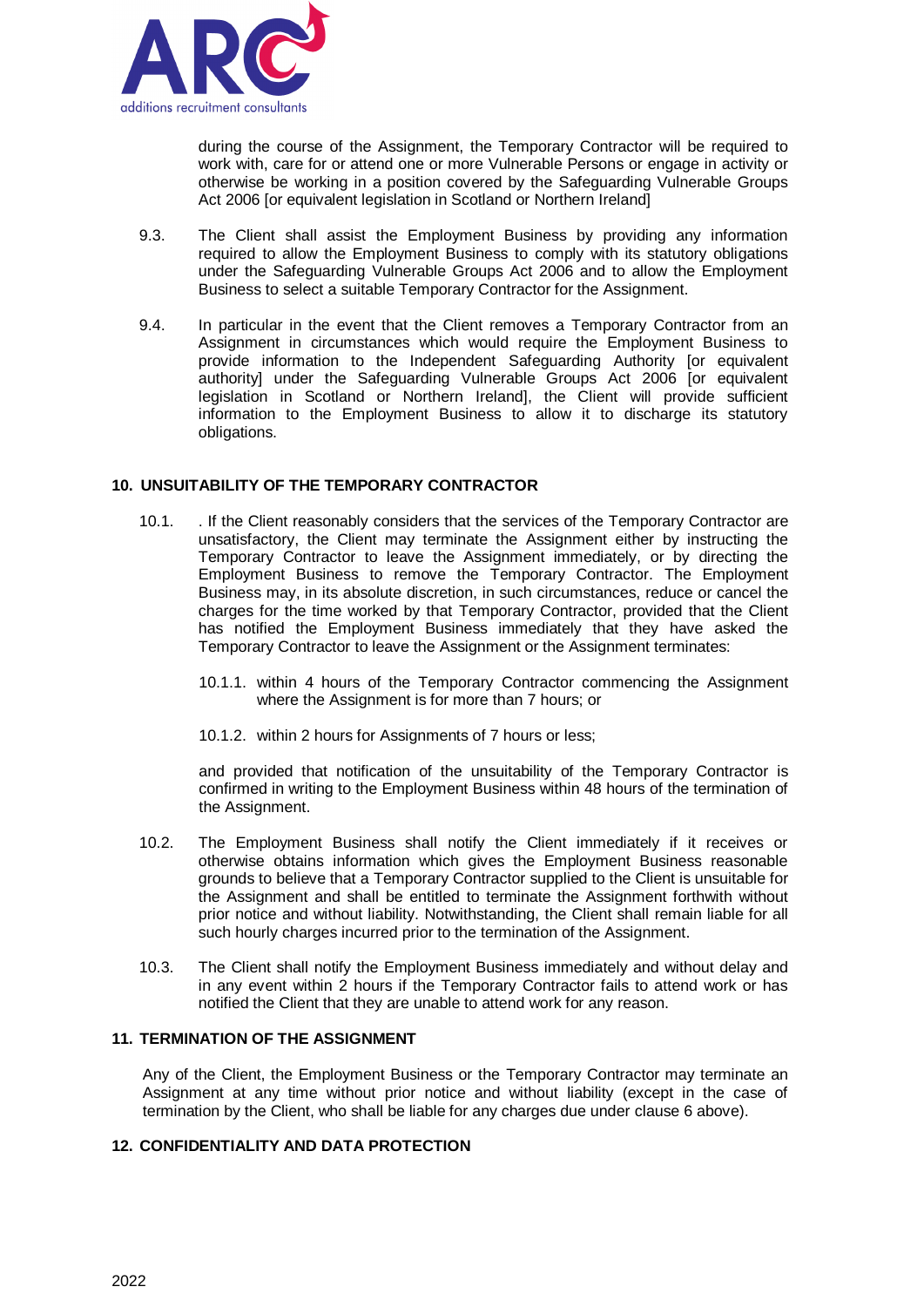

All information relating to a Temporary Contractor is confidential and subject to the Data Protection Act 1998 ("DPA") and is provided solely for the purpose of providing work-finding services to the Client. Such information must not be used for any other purpose nor divulged to any third party and the Client undertakes to abide by the provisions of the DPA in receiving and processing the data at all times. In addition information relating to the Employment Business' business which is capable of being confidential must be kept confidential and not divulged to any third party, except information which is in the public domain.

## **13. INTELLECTUAL PROPERTY RIGHTS**

All copyright, trademarks, patents and other intellectual property rights deriving from the Assignment shall belong to the Client. Accordingly the Employment Business shall use its reasonable endeavours to ensure that the Temporary Contractor shall execute all such documents and do all such acts in order to give effect to the Client's rights pursuant to this clause.

## **14. LIABILITY**

- 14.1. Whilst reasonable efforts are made by the Employment Business to give satisfaction to the Client by ensuring reasonable standards of skill, integrity and reliability from the Temporary Contractor and to provide the same in accordance with the Assignment details as provided by the Client no liability is accepted by the Employment Business for any loss, expense, damage or delay arising from any failure to provide any Temporary Contractor for all or part of the Assignment or from the negligence, dishonesty, misconduct or lack of skill of the Temporary Contractor or if the Temporary Contractor terminates the Assignment for any reason. For the avoidance of doubt, the Employment Business does not exclude liability for death or personal injury arising from its own negligence or for any other loss which it is not permitted to exclude under law.
- 14.2. Temporary Contractors supplied by the Employment Business are engaged under contracts for services. They are not the employees of the Employment Business. The Client agrees to be responsible for all acts, errors or omissions of the Temporary Contractor, whether wilful, negligent or otherwise as though the Temporary Contractor was on the payroll of the Client.
- 14.3. The Client shall advise the Employment Business of any special health and safety matters about which the Employment Business is required to inform the Temporary Contractor and about any requirements imposed by law or by any professional body, which must be satisfied if the Temporary Contractor is to fill the Assignment**.** The Client will also comply in all respects with all statutory provisions as are in force from time to time including, for the avoidance of doubt, but not limited to the Working Time Regulations 1998 (as amended), Health and Safety At Work etc. Act 1974, the Management of Health and Safety at Work Regulations 1999, by-laws, codes of practice and legal requirements to which the Client is ordinarily subject in respect of the Client's own staff (excluding the matters specifically mentioned in clause 7 above), including in particular the provision of adequate Employer's and Public Liability Insurance cover for the Temporary Contractor during all Assignments.
- 14.4. The Client undertakes not to request the supply of a Temporary Contractor to perform the duties normally performed by a worker who is taking part in official industrial action or duties normally performed by a worker who has been transferred by the Client to perform the duties of a person on strike or taking official industrial action.
- 14.5. The Client shall indemnify and keep indemnified the Employment Business against any costs, claims, damages, expenses or liabilities incurred by the Employment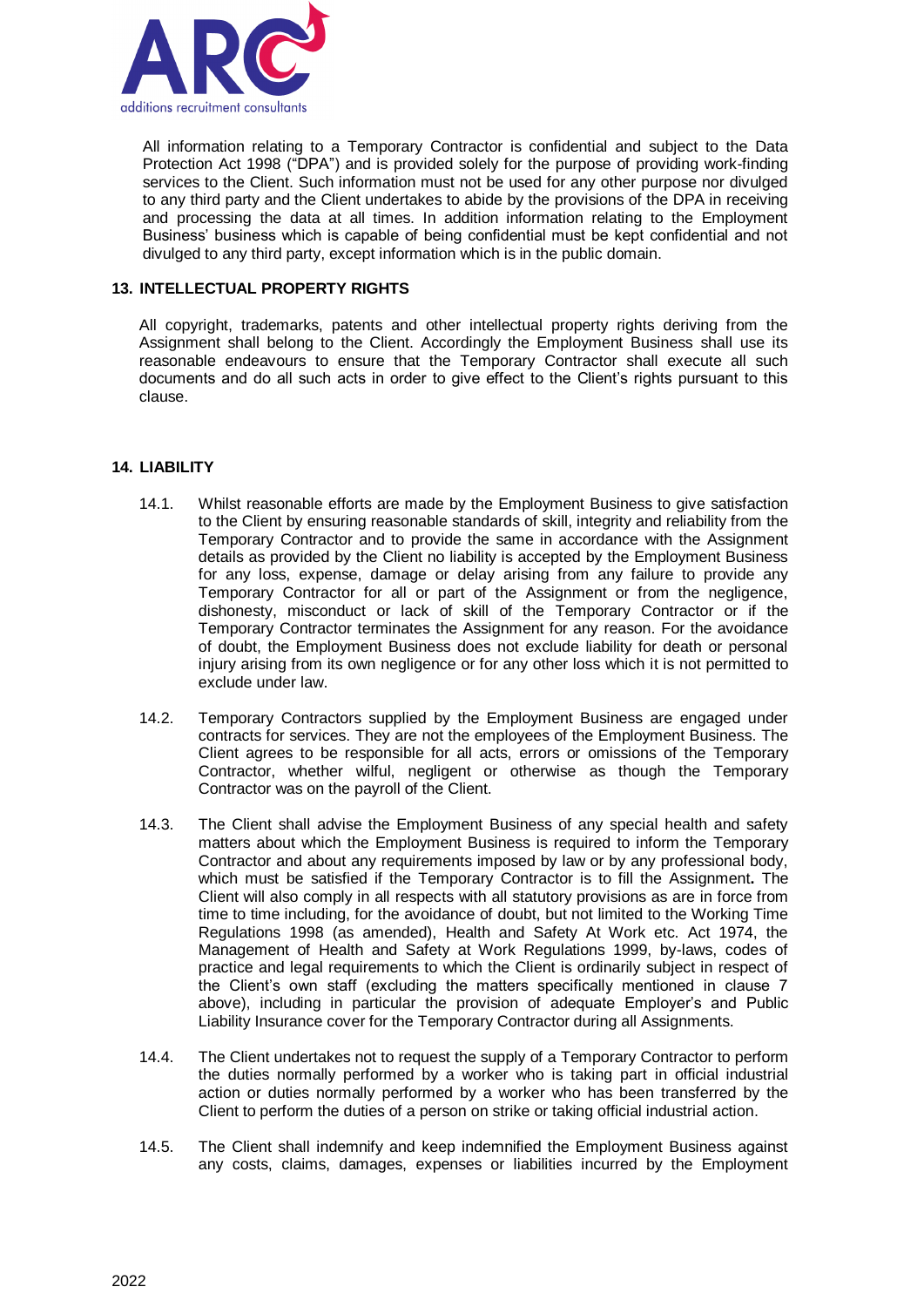

Business arising out of any Assignment or arising out of any non-compliance with, and/or as a result of any breach of, these Terms by the Client.

14.6. The Client undertakes that it knows of no reason why it would be detrimental to the interests of the Temporary Contractor for the Temporary Contractor to fill the Assignment.

### **15. NOTICES**

All notices which are required to be given in accordance with this Agreement shall be in writing and may be delivered personally or by first class prepaid post to the registered office of the party upon whom the notice is to be served or any other address that the party has notified the other party in writing, by email or facsimile transmission. Any such notice shall be deemed to have been served: if by hand when delivered, if by first class post 48 hours following posting and if by email or facsimile transmission, when that email or facsimile is sent.

#### **16. SEVERABILITY**

If any of the provisions of these Terms shall be determined by any competent authority to be unenforceable to any extent, such provision shall, to that extent, be severed from the remaining Terms, which shall continue to be valid to the fullest extent permitted by applicable laws.

#### **17. GOVERNING LAW AND JURISDICTION**

These Terms are governed by the law of [*England & Wales/Scotland/Northern Ireland*] and are subject to the exclusive jurisdiction of the Courts of [*England & Wales/Scotland/Northern Ireland*].

\_\_\_\_\_\_\_\_\_\_\_\_\_\_\_\_\_\_\_\_\_\_\_\_\_\_\_\_\_\_\_\_\_\_\_\_\_ *Signed for and on behalf of the Client* 

**Print name**

**I confirm I am authorised to sign this Agreement on behalf of the Client.** 

Date *\_\_\_\_\_\_\_\_\_\_\_\_\_\_\_\_*

#### **SCHEDULE: TRANSFER FEES**

The Transfer Fee referred to in Clause 8 shall be calculated as follows: 25% of the Remuneration payable to the Temporary Contractor during the first 12 months of the Engagement.

This clause refers only to fees which are not agreed in writing prior to Temporary Contractor commencing their assignment.